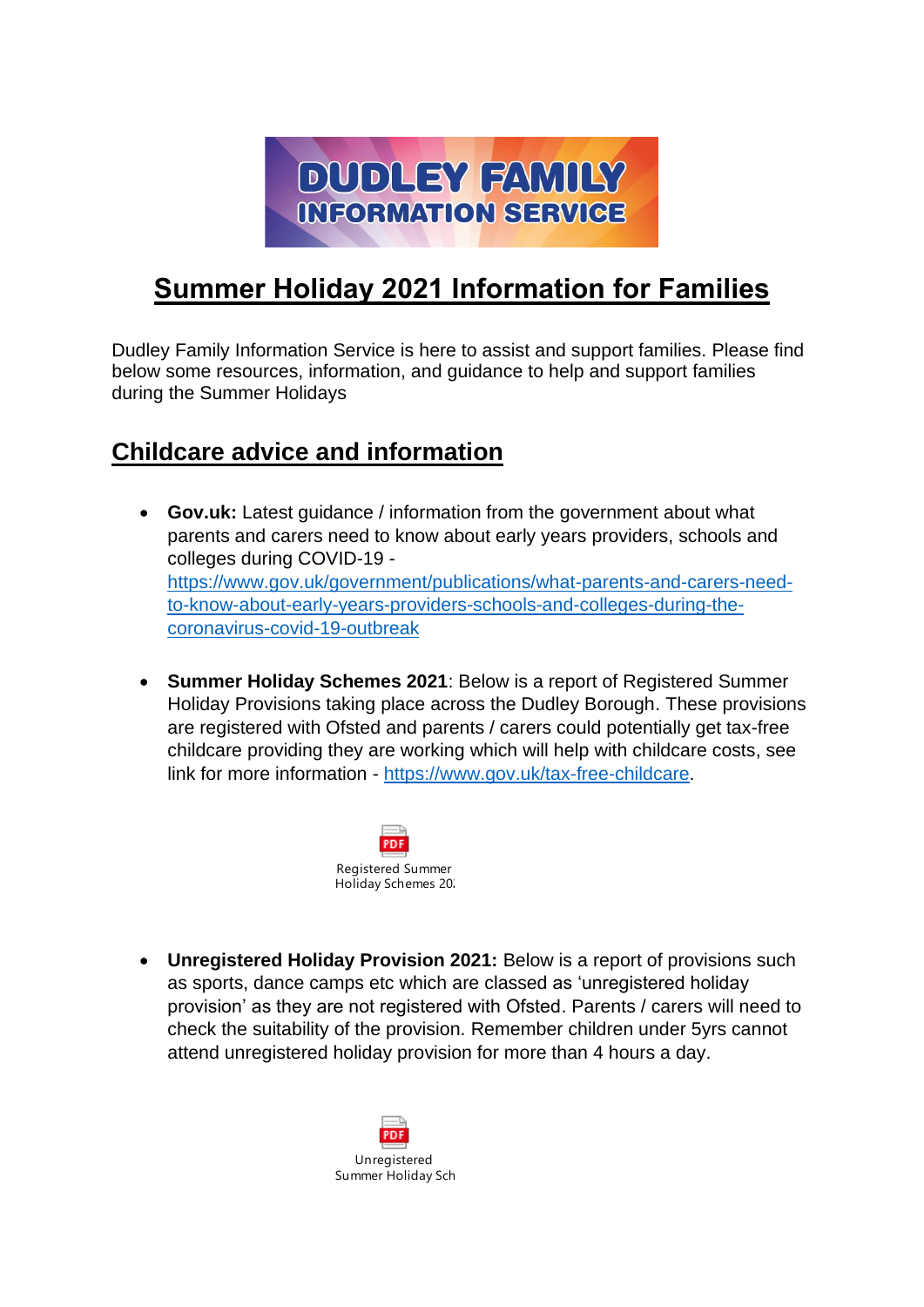- **Free Childcare Entitlements:** Parents / carers can organise provision for their children to take up their 2, 3 and 4yr old free entitlements from September 2021. Find out how to get help with finding and choosing the right childcare for you and your family, paying for childcare and information about free early years places, along with information on getting your child ready for school - [https://www.dudley.gov.uk/residents/early-years-and-childcare/for](https://www.dudley.gov.uk/residents/early-years-and-childcare/for-parents-and-carers/)[parents-and-carers/](https://www.dudley.gov.uk/residents/early-years-and-childcare/for-parents-and-carers/)
- **Finding Childcare Provision:** To find out what registered childcare is available in your area, please contact Ben Diaper in Dudley Family Information Service on 01384 814398 or e-mail [ben.diaper@dudley.gov.uk](mailto:ben.diaper@dudley.gov.uk) or alternatively, visit Dudley Family Information Service website and select the section titled 'Find Childcare' - <http://fis.dudley.gov.uk/fsd/>

## **Summer 2021 Information**

- **HAF: Holiday Activity Fun in Dudley:** If you are a resident in Dudley Borough, have a child aged between 5 and 16 years old and receive benefit related free school meals, you may be eligible for Holiday Activity Fun across Dudley Borough. Eligible children can access a variety of fun sessions at no cost to you. The sessions will include a healthy meal and a variety of exciting activities and sports. Please register your child at <https://holidayactivitiesindudley.com/register-your-child/>
- **Re-Discover Dudley:** With restrictions easing, local people are being reminded to Re-Discover Dudley and support the local tourism industry <https://discover.dudley.gov.uk/welcome-to-dudley/>
- **Summer Reading Challenge 2021** This year's theme is Wild World Heroes <https://summerreadingchallenge.org.uk/>
- **Dudley Leisure Centre**: Summer Intensive Swimming Lessons [https://www.dudley.gov.uk/things-to-do/leisure-centres/dudley-leisure](https://www.dudley.gov.uk/things-to-do/leisure-centres/dudley-leisure-centre/intensive-swimming-lessons-at-dudley-leisure-centre/)[centre/intensive-swimming-lessons-at-dudley-leisure-centre/](https://www.dudley.gov.uk/things-to-do/leisure-centres/dudley-leisure-centre/intensive-swimming-lessons-at-dudley-leisure-centre/)
- **Stourbridge Town Hall Events:**
	- $\bullet$  11<sup>th</sup>, 12<sup>th</sup> & 13<sup>th</sup> August: The Little Mermaid <http://www.boroughhalls.co.uk/the-little-mermaid.html>
	- 26<sup>th</sup> August: High Jinx Magic, Illusion & Circus Show <http://www.boroughhalls.co.uk/high-jinx.html>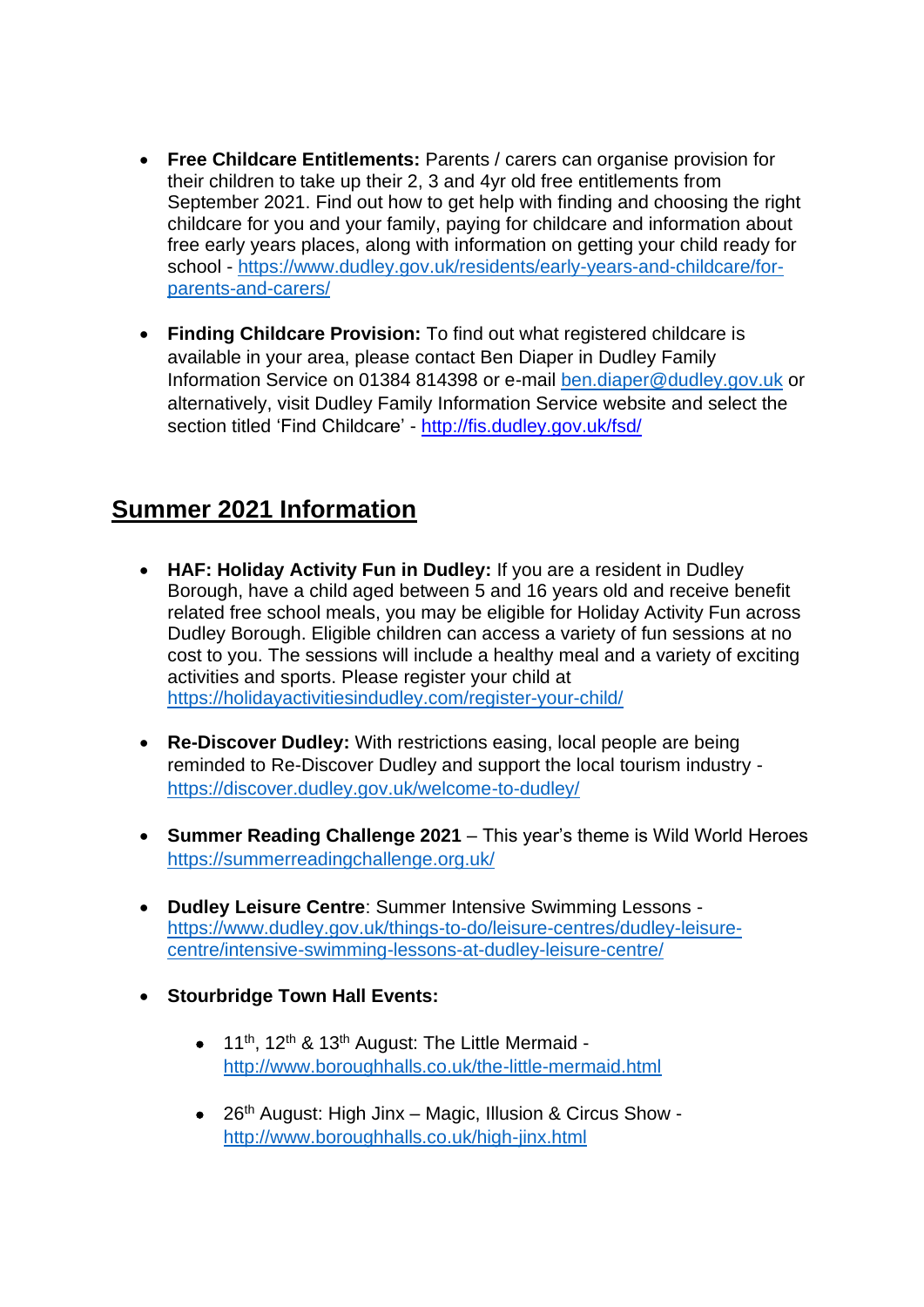- **Himley Hall Events:**
	- $\bullet$  23<sup>rd</sup> July 5<sup>th</sup> September: Old time fun fair <https://www.himleyhallandpark.co.uk/events-1/old-time-fun-fair>
	- 25<sup>th</sup> July & 22<sup>nd</sup> August: Antiques and Collectors Fayre [https://www.himleyhallandpark.co.uk/events-1/antiques-and-collectors](https://www.himleyhallandpark.co.uk/events-1/antiques-and-collectors-fair-13)[fair-13](https://www.himleyhallandpark.co.uk/events-1/antiques-and-collectors-fair-13)
	- 1<sup>st</sup> August: British Mini Day [https://www.himleyhallandpark.co.uk/events-1/british-mini-day-new](https://www.himleyhallandpark.co.uk/events-1/british-mini-day-new-date)[date](https://www.himleyhallandpark.co.uk/events-1/british-mini-day-new-date)
- **Dudley Zoo & Castle** Entry is now by pre-bookings and online admission tickets only - <https://www.dudleyzoo.org.uk/plan-your-visit/summer-at-dzc/>
	- 5<sup>th</sup> August: The Greatest Showman Open Air Cinema at Dudley Zoo & Castle - <https://www.dudleyzoo.org.uk/the-greatest-showman/>
	- 6<sup>th</sup> August: Jurassic Park Open Air Cinema at Dudley Zoo & Castle <https://www.dudleyzoo.org.uk/jurassicpark/>
- **Black Country Museum** Admission to the museum will be via pre-booked entry times only. Tickets now on sale. This summer, we're celebrating all the people that helped to make our society work throughout history with a big "Ta Very Much!"- [https://www.bclm.co.uk/events/ta-very](https://www.bclm.co.uk/events/ta-very-much/9086.htm#.YORDGr6SnIU)[much/9086.htm#.YORDGr6SnIU](https://www.bclm.co.uk/events/ta-very-much/9086.htm#.YORDGr6SnIU)
- **Dudley Canal Trust** Boat trips for Dudley Underground experience will be running everyday during the summer holidays. Boats run every 30 minutes from 10.30am - 4pm.
	- 25<sup>th</sup> July 31<sup>st</sup> August: Little Skippers at Dudley Canal Trust <https://www.dudleycanaltrust.org.uk/Event/little-skippers-summer-2021>
- **Dudley Museums** Red House Class Cone is open to visitors to exhibition spaces and the coffee house as well as the shop <https://www.dudley.gov.uk/things-to-do/museums/red-house-glass-cone/>

To keep up to date with things going on in your community please visit:

- Dudley Family Information Service <http://fis.dudley.gov.uk/fsd/>
- Explore Your Dudley <https://dudleyci.co.uk/>
- Raring to Go <https://raring2go.co.uk/kidderminster-and-stourbridge>